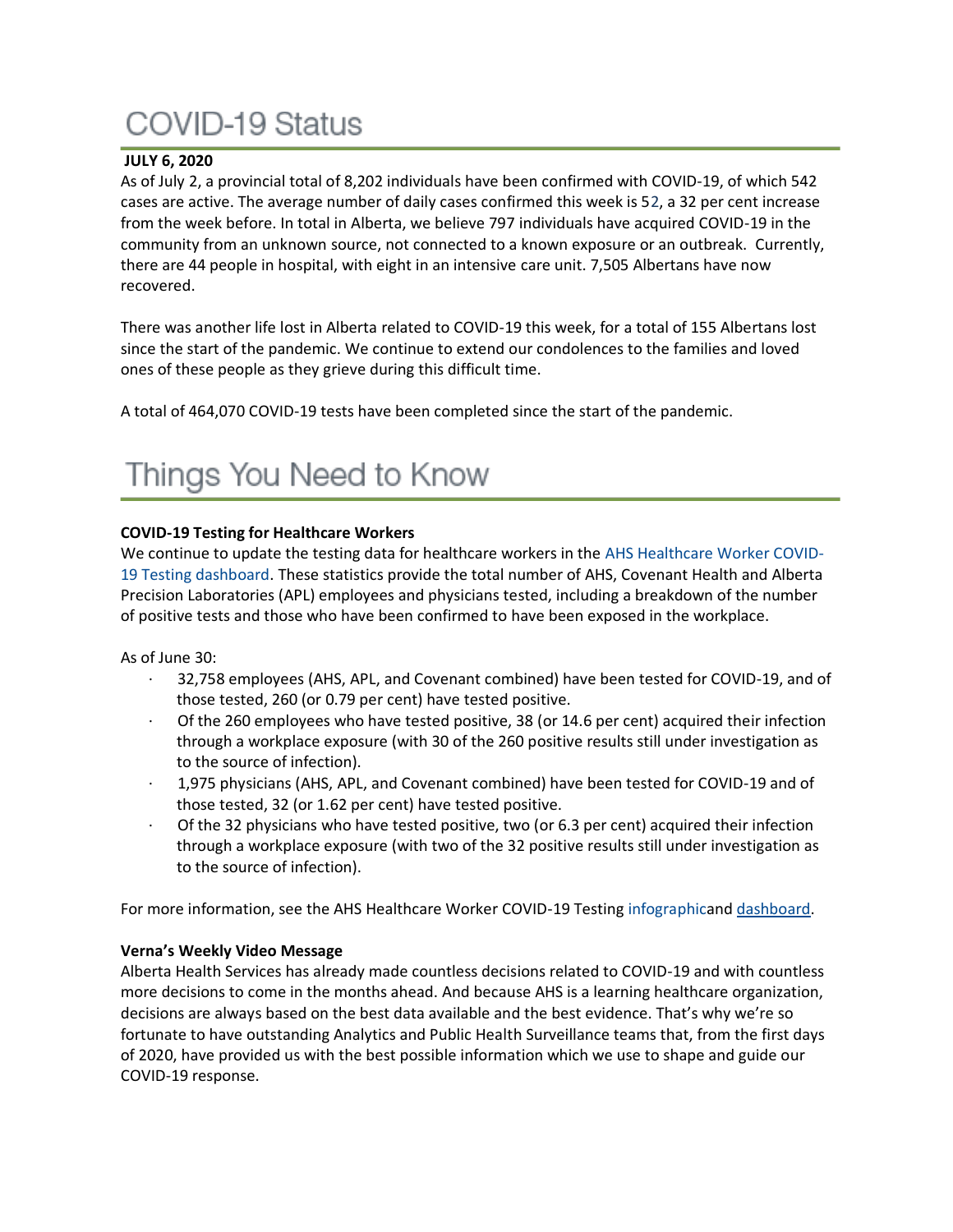[In my \(Verna's\) latest vlog](https://www.albertahealthservices.ca/Blogs/ceo/279.aspx), I am joined by Dr. Stafford Dean, Chief Data and Analytics Officer; Dr. Hussain Usman and Dr. Jason Cabaj, Executive Director and Medical Officer of Health respectively for Public Health Surveillance and Infrastructure; and another Jason — Dr. Jason Scarlett, a health system engineer with Strategic Analytics. Together we talk about how they and their teams gather data, what they do with the data, and the impact their work has on population health and measures to prepare the health system for dealing with a pandemic.



Dr. Verna Yiu talks with Dr. Stafford Dean, Dr. Hussain Usman, Dr. Jason Cabaj and Dr. Jason Scarlett about the role of analytics in AHS' response to COVID-19.

## **Updated AHS Family Support and Visitation Guidelines**

Based on valuable feedback received from our people, patients and families, we implemented enhanced family support and visitation guidelines on Thursday, July 2, which now include outdoor visits in acute care, unaccompanied outdoor access for patients, and patient off-site passes, where safe and deemed suitable by sites and care teams.

Certain site-based services will also resume for inpatient use, including AHS site-based hairdresser/barber services, specific community support groups (e.g. Alcoholics Anonymous), in-person meetings with legal services and visits with community faith/religious leaders. Previous updates included ambulatory clinics, pediatrics and neonatal intensive care units, and maternity/postpartum units.

Existing guidelines for Designated Essential Visitors in continuing care environments will be maintained according to the orders of the Chief Medical Officer of Health.

Information for staff on the updated guidelines are available through [Health Professions](https://insite.albertahealthservices.ca/hpsp/Page7864.aspx)  [Strategy & Practice,](https://insite.albertahealthservices.ca/hpsp/Page7864.aspx) [Clinical Ethics,](https://insite.albertahealthservices.ca/qhi/Page9990.aspx) and [Engagement & Patient Experience.](https://insite.albertahealthservices.ca/qhi/Page17155.aspx)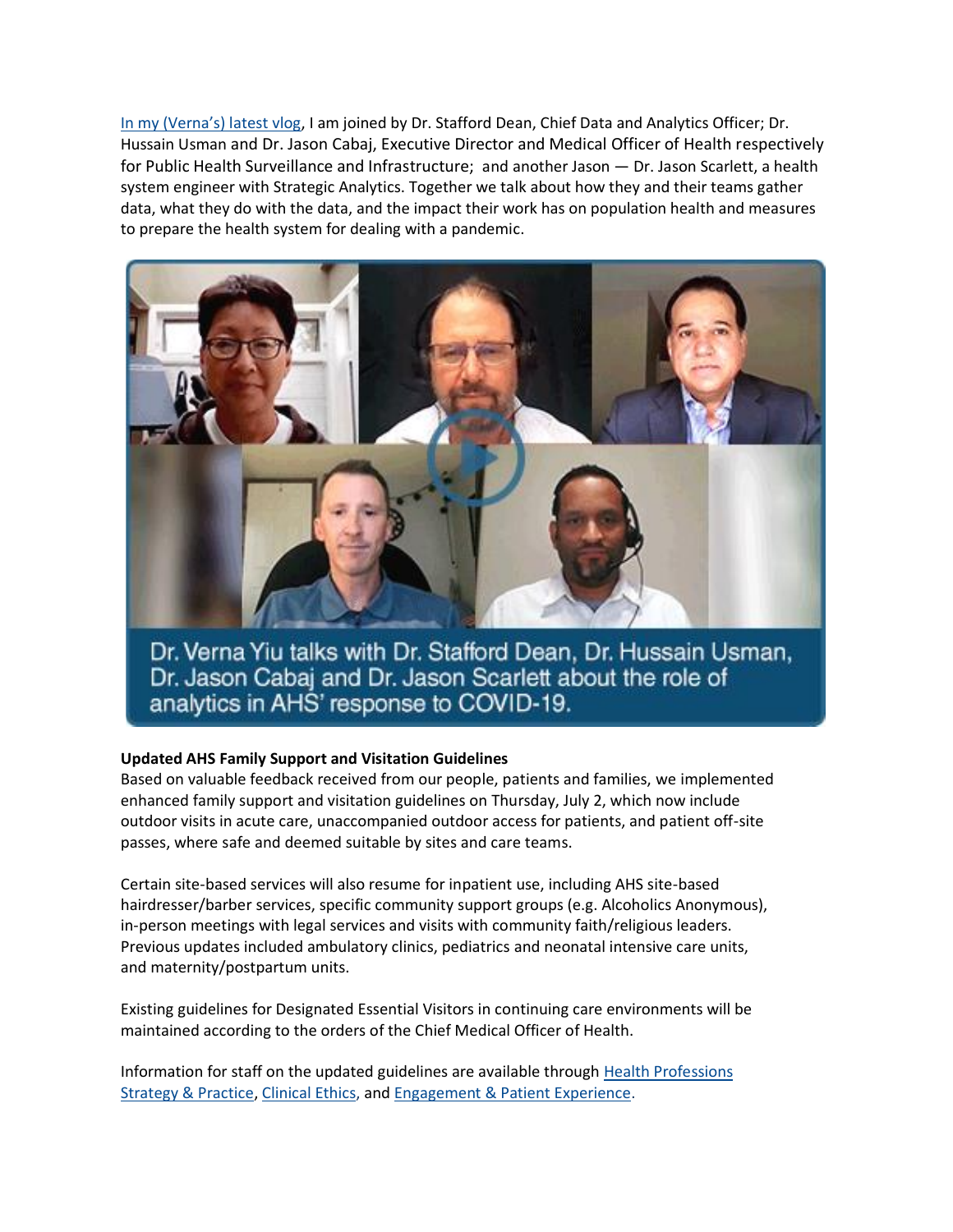Learn more about these new and previous updates at [ahs.ca/visitation.](http://www.ahs.ca/visitation)

## **Personal Protective Equipment (PPE) Tip of the Day**

The daily series - *PPE Tip of the Day* – features quick and simple reminders you can take forward into your practice, from shift to shift.

## **Masking at Work**

There is an extremely high-risk for transmission of COVID-19 between coworkers in small, enclosed spaces such as break rooms, charting areas, and other common areas. When [physical distancing](https://www.albertahealthservices.ca/topics/Page16997.aspx#social) of at least two metres is not possible in these spaces, all staff are reminded to [wear a surgical/procedural](https://www.albertahealthservices.ca/assets/info/ppih/if-ppih-covid-19-ppe-continuous-use-guidance-masking.pdf)  [mask continuously](https://www.albertahealthservices.ca/assets/info/ppih/if-ppih-covid-19-ppe-continuous-use-guidance-masking.pdf) and perform frequent [hand hygiene.](https://www.albertahealthservices.ca/assets/healthinfo/ipc/if-hp-ipc-flu-handwash-how-to.pdf) Find tips and guidance to improve your comfort with continuous masking, [here.](https://www.albertahealthservices.ca/assets/info/ppih/if-ppih-covid-19-guidance-continuous-masking-work-for-you.pdf)

To see previous PPE Tips of the Day, please visit the PPE Tips archive, [here.](https://www.albertahealthservices.ca/topics/Page17119.aspx)

## **PPE Question of the Week – Wearing a Mask in Public**

Many Albertans are asking if it is necessary to wear a non-medical mask in public places. As Alberta continues to re-open, we all need to do what we can to prevent the spread of COVID-19. The PPE Question of the Week is also a reminder to all AHS staff, physicians and volunteers to wear a nonmedical mask in public when a distance of two metres cannot be easily maintained.

In this PPE Question of the Week, Dr. Mark Joffe - Vice President & Medical Director, CancerControl Alberta, Clinical Support Services & Provincial Clinical Excellence - [explains why wearing a non-medical](https://www.albertahealthservices.ca/topics/Page17119.aspx#ppedodont)  [mask in public is important, and how we can all do it safely and effectively.](https://www.albertahealthservices.ca/topics/Page17119.aspx#ppedodont)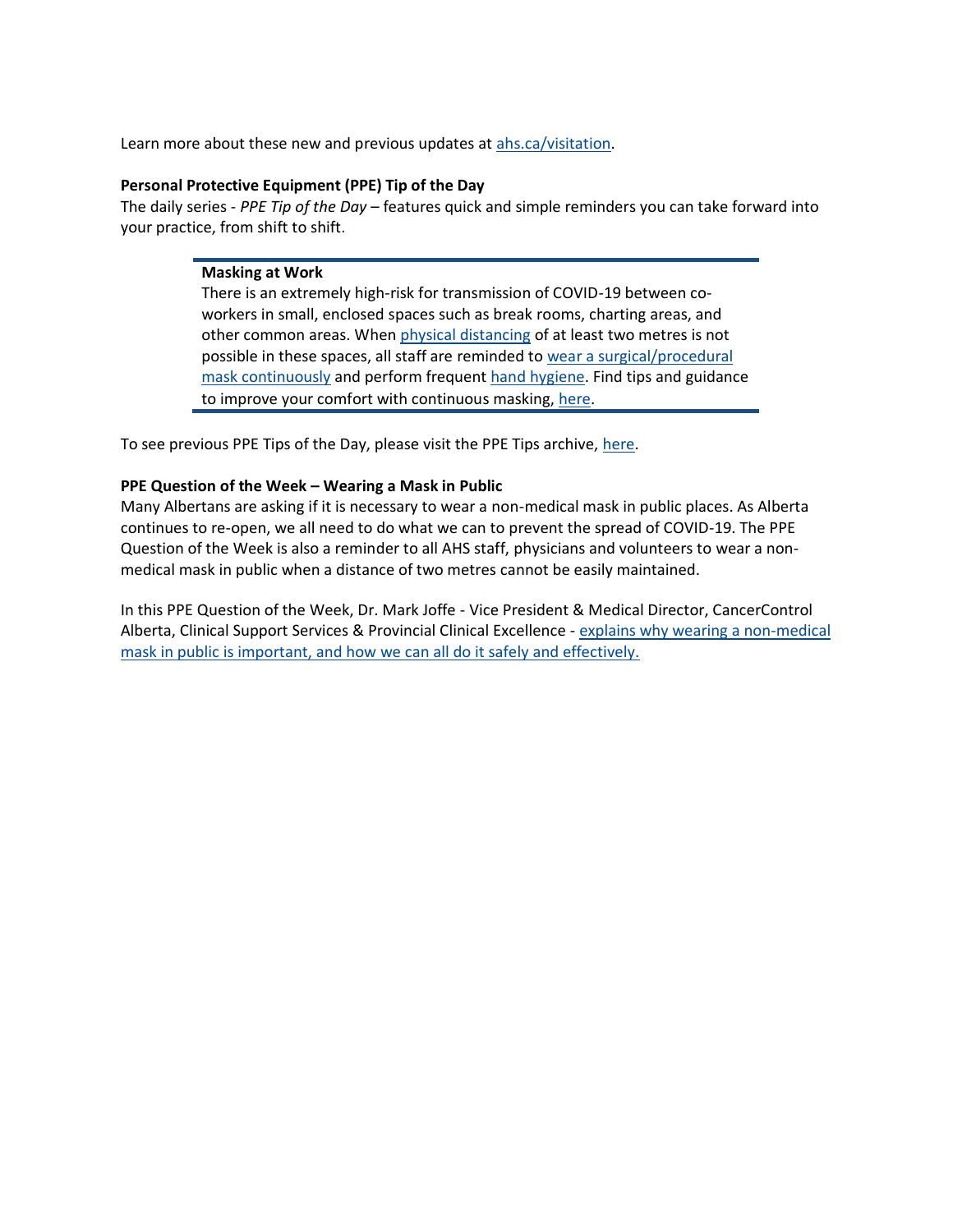

To learn more about the best type of fabric masks to use and how to wear/care for them, review the [World Health Organization recommendations.](https://www.who.int/emergencies/diseases/novel-coronavirus-2019/question-and-answers-hub/q-a-detail/q-a-on-covid-19-and-masks)

For more information on preventing the spread, visit [AHS.ca.](https://www.albertahealthservices.ca/topics/Page17166.aspx)

## Be Well - Be Kind

## **Celebrities Celebrating AHS**

Musicians, models, athletes, and artists across the country keep sending messages of gratitude and support for our frontline healthcare staff.

Today's thank you message comes from [Alpine Olympian and World Cup medalist, Manny Osborne-](https://www.youtube.com/watch?v=oNuC6WPe_qU&feature=youtu.be)[Paradis.](https://www.youtube.com/watch?v=oNuC6WPe_qU&feature=youtu.be)

"Thank you so much for working in the frontlines, working countless hours, and keeping us all safe during these uncertain times," he says. "You guys are the best."

Stay tuned and follow AHS on social [media](https://www.instagram.com/albertahealthservices/) for more celebrity shout-outs.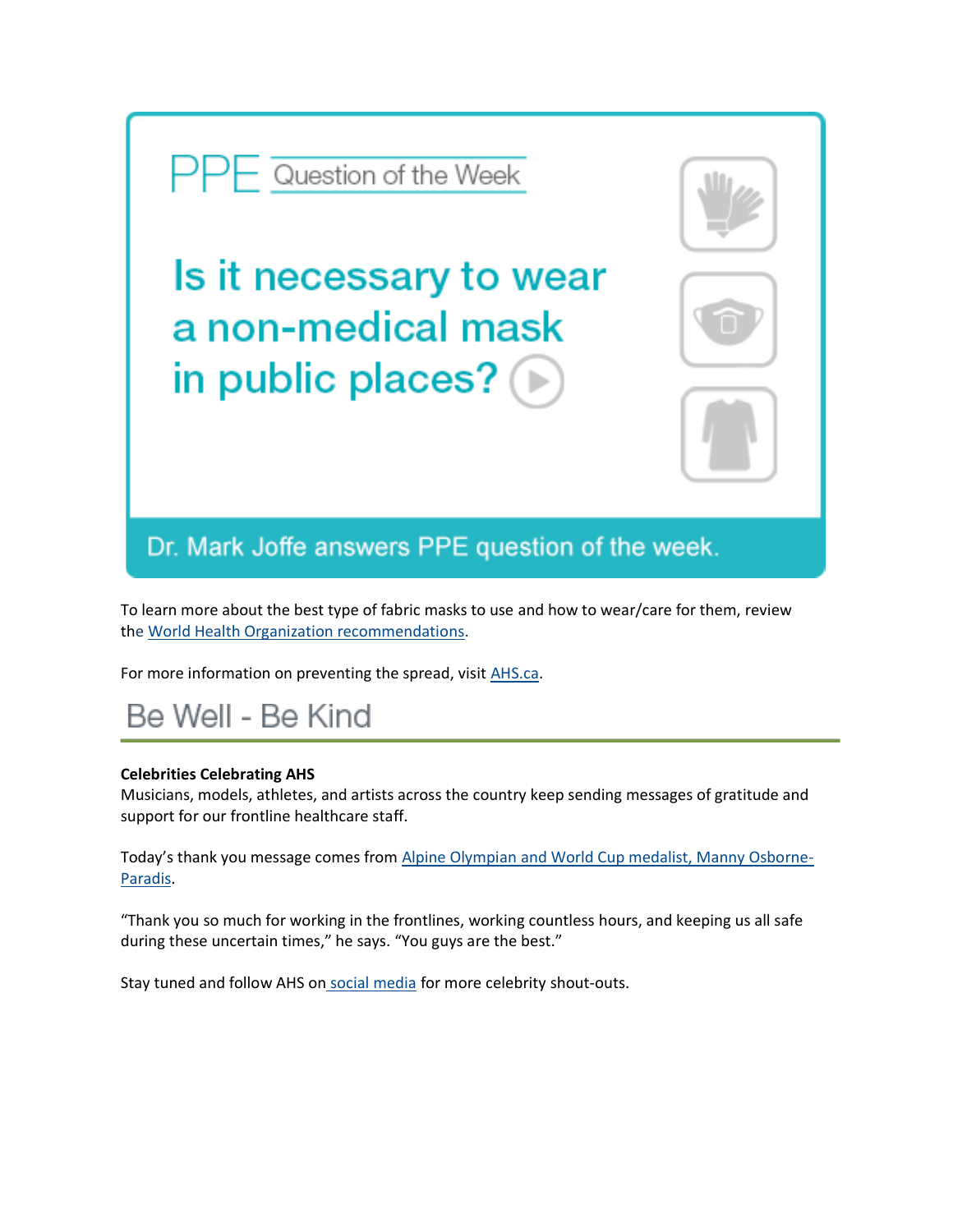## **MANNY OSBOURNE-PARADIS** Alpine Olympian and World Cup Medallist

### **Sharing the Love: Thanking our People**

This week, we want to share the love as far and wide as we can, so we've included a whole collection of messages to show support for our teams. These messages have come to us from AHS staff and physicians who were inspired by colleagues around them. You deserve to be recognized for all you are doing each day for Albertans and each other.

### *AHS on the fly*

*COVID-19 has changed the way we travel. For Canadians abroad, it is integral they receive the information they need surrounding COVID-19 so they can keep themselves and their loved ones safe.*

*On May 19, 2020, the Government of Alberta announced that they would be instituting COVID-19 Screening of all international arrivals into Calgary and Edmonton.*

*Alberta Health Services staff stepped up to help with the airport screening, with staff being deployed from their departments to provide fellow Canadians with all the information they need to navigate COVID-19 and welcome them home with a smile.*

*On June 30, most of the screening staff returned to their regular departments, with a few staff remaining at the Calgary International Airport. While most people enjoyed a physically-*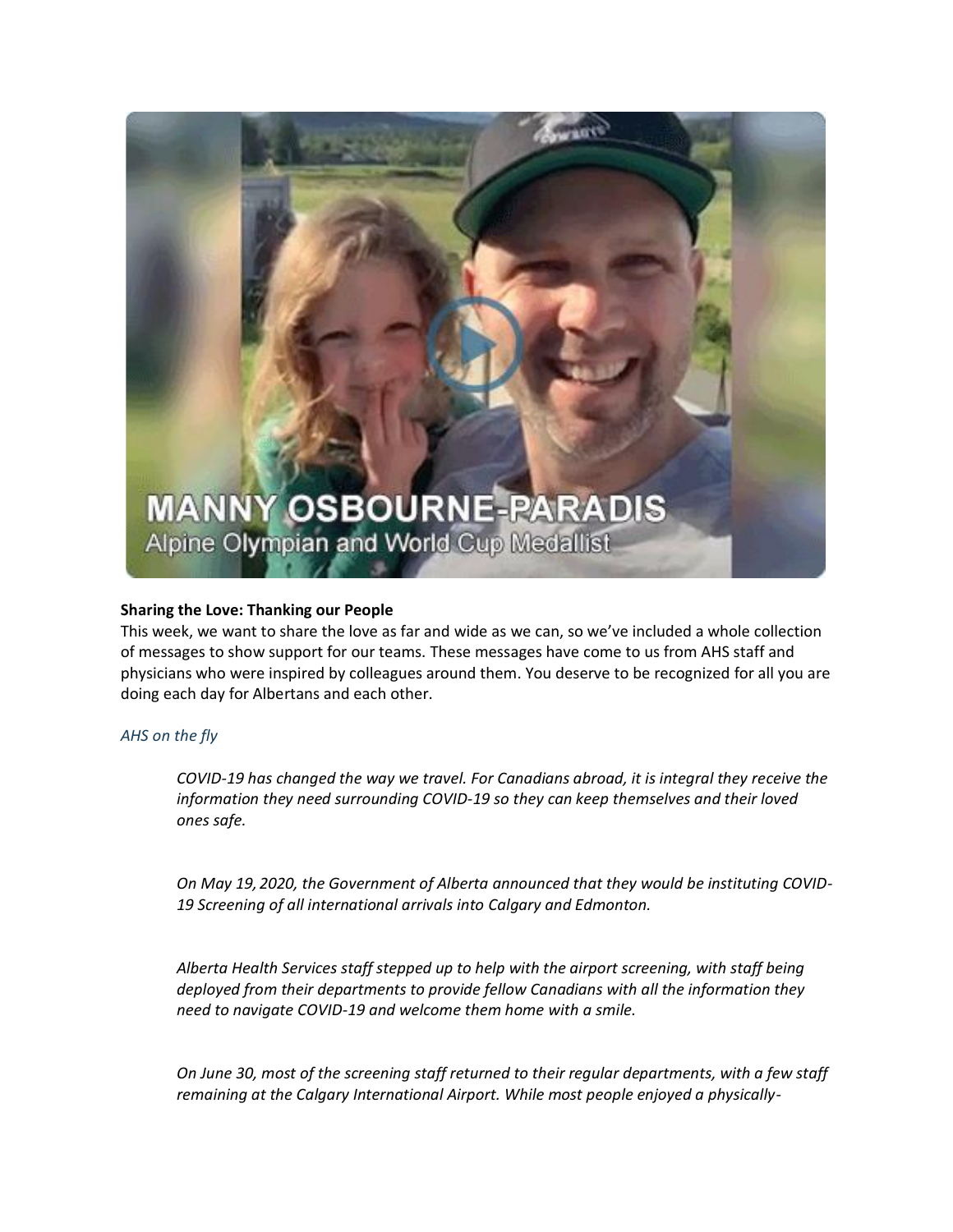*distanced Canada Day, screening teams were working hard at the airport, showing off their Canadian pride with decorated PPE.*

*"Both of AHS' airport teams have seen many Canadian citizens repatriated from abroad over the past four months. We share a "welcome home" with our fellow citizens. The smiles and sense of relief on their faces just adds to the meaning of Canada Day."*

*-Scott Fortier, Provincial Director of Accreditation & Quality and Patient Safety Education*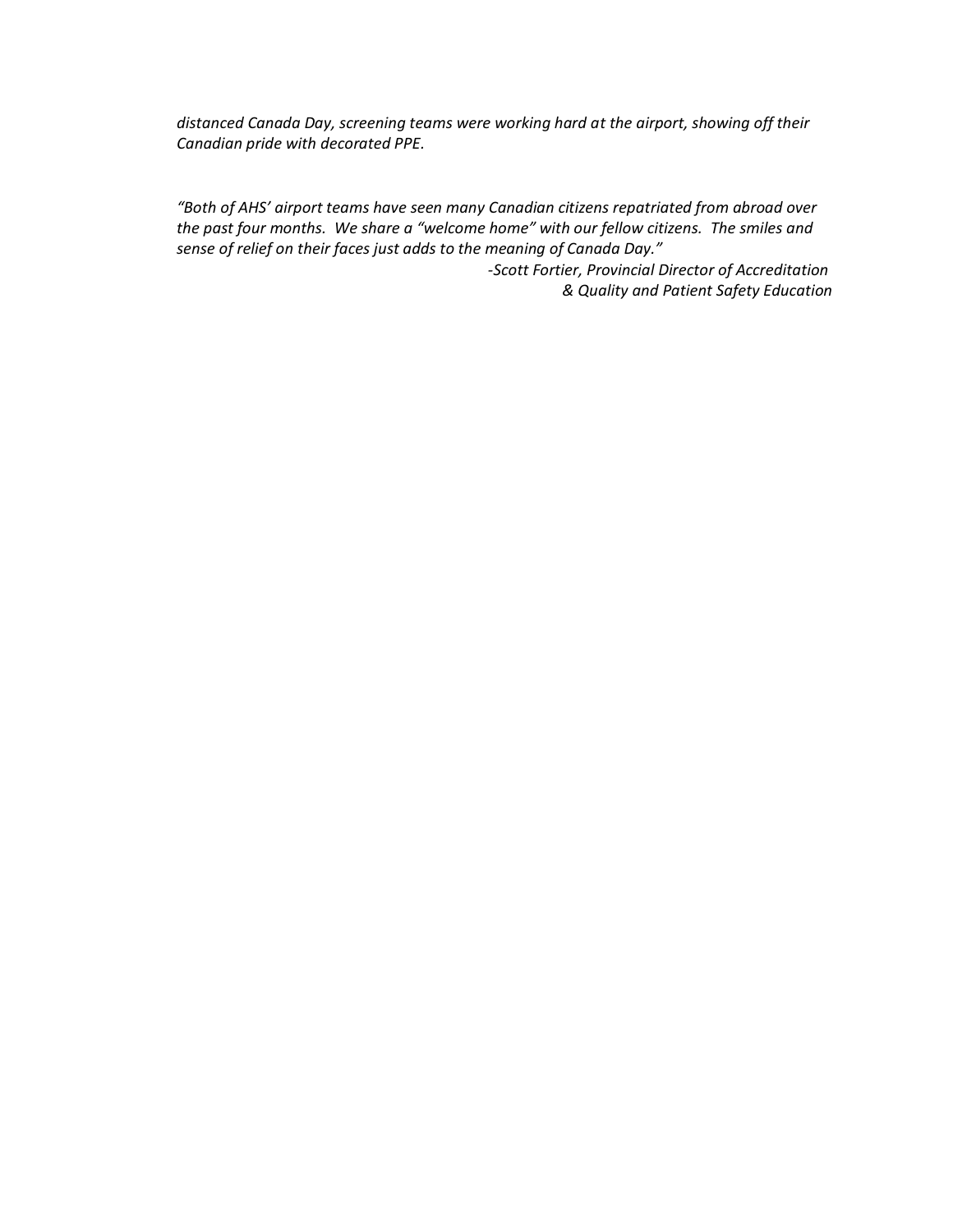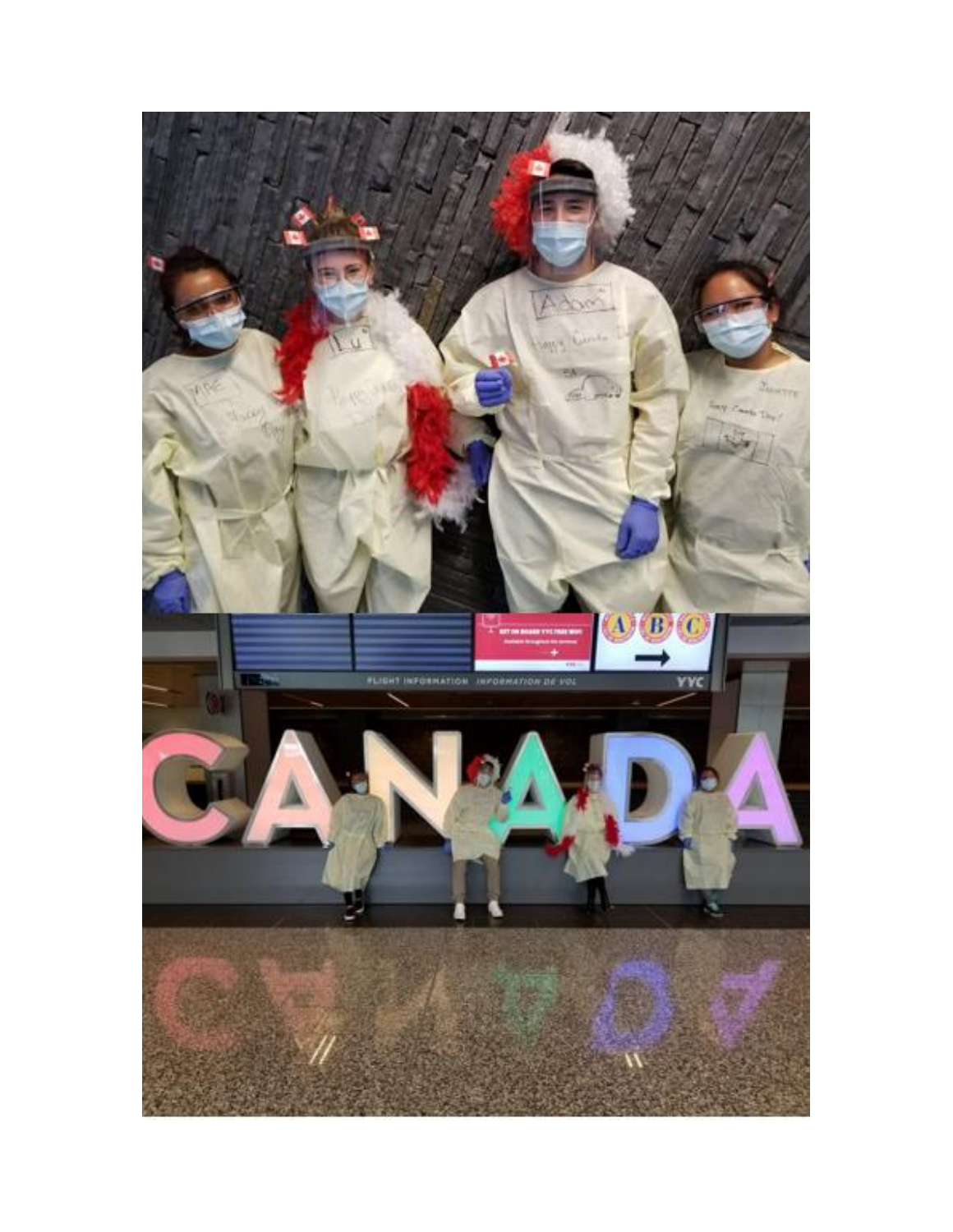#### *Screening teams spread sunshine*

*I want to share a message of gratitude with the COVID-19 screening desk nurses (particularly those at the Pincher Creek Health Centre). These nurses have been a ray of sunshine through such a traumatic and unnerving time. They have become the face of the hospital, and have calmed nerves and eased the tension when entering our building.*

*-April*

#### *Foods Services' appreciation*

*The Retail Food Service (RFS) Team at the University of Alberta Hospital (UAH), Edmonton, appreciates the work done by our healthcare and essential services heroes each day during these challenging times. The whole RFS Team at the UAH came together to create the collage below as a thank you note for our peers, and healthcare and essential services heroes.*

-Rayan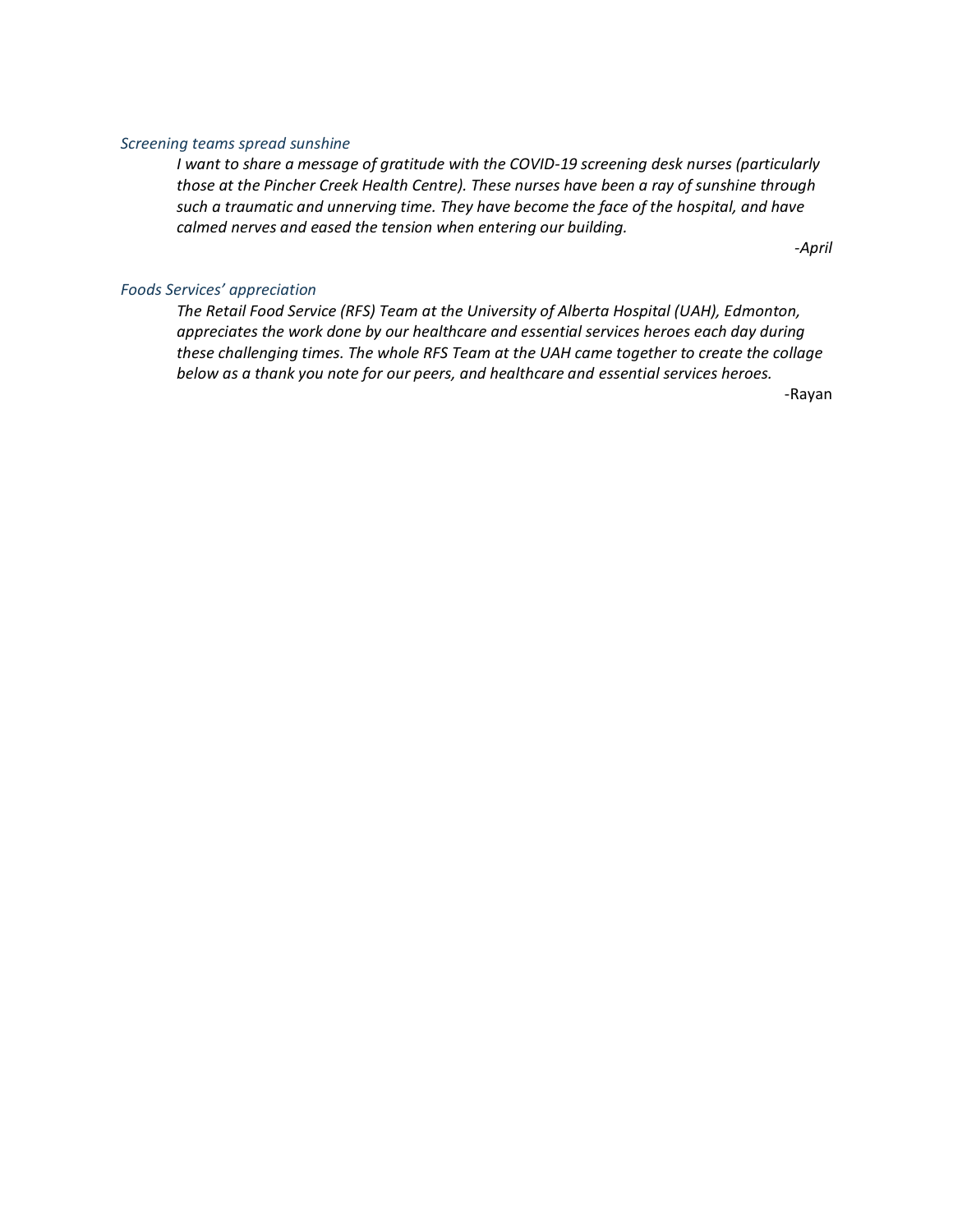

## *Alberta Healthy Living MVPs*

*In March, when the pandemic took hold in Canada, my Alberta Healthy Living Program team were identified as staff who could be redeployed to meet the needs of the organization. In a matter of days, they were redeployed into very important pre-screening roles at both South*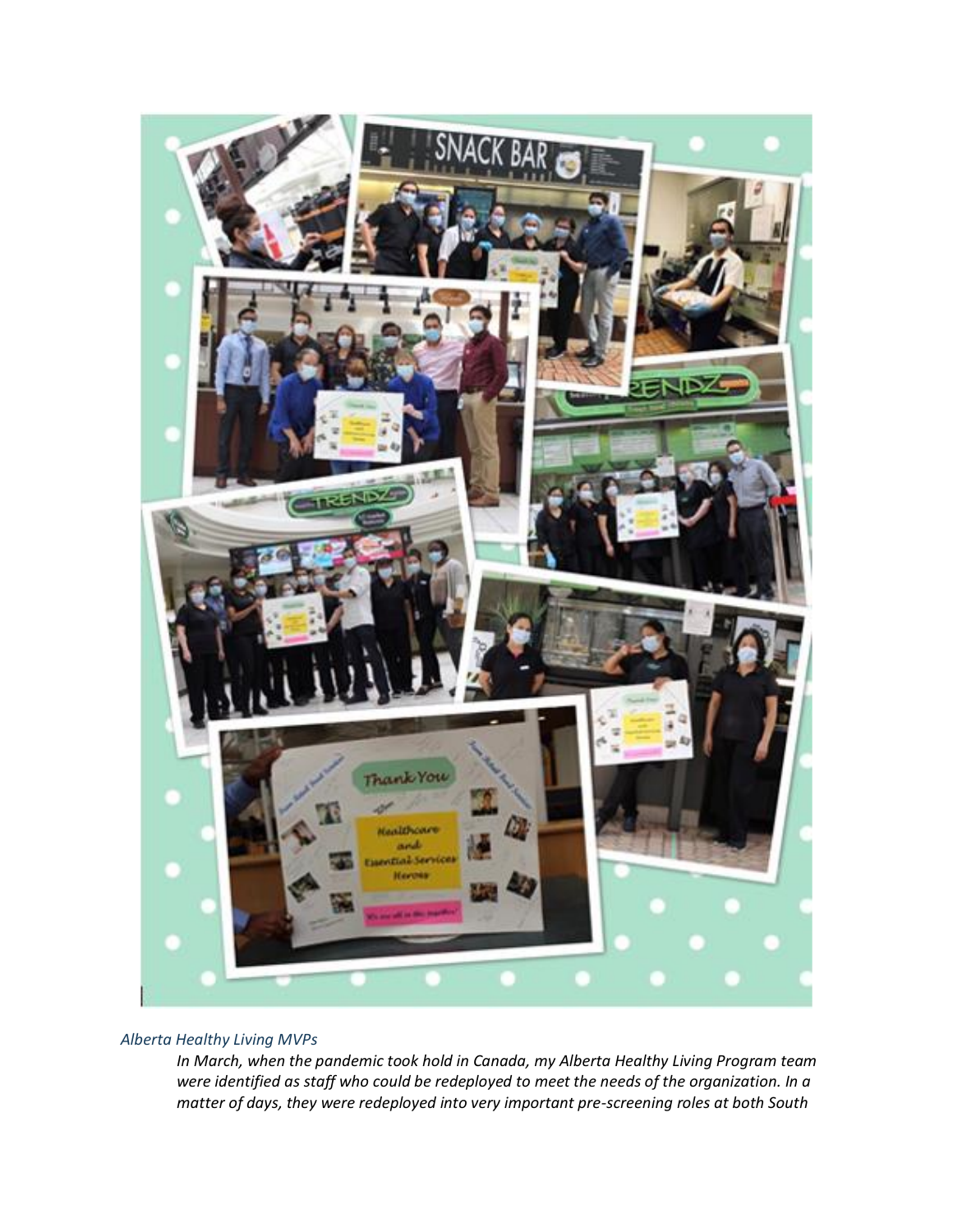*Calgary Health Centre and Sheldon Chumir Health Centre. One day they were working with patients in the community providing chronic disease management education, training, support and the next they were taking temperatures of patients and staff entering the building. Ensuring that staff and patients were safe was of great importance to this team. They took great pride in helping everyone who came through the door. I wanted to thank them for their incredible work. I could not be more proud to work alongside these individuals. They are my heroes. Thank you AHLP MVPs. You have made a difference in the lives of many.*

*-Teresa*

#### *Mental Health and Addictions helplines*

*Kudos to the amazing (Mental Health and Additions) team that responded heroically to COVID-19 by increasing capacity, training staff, adapting in real time to help Albertans in these challenging times. You make a difference!*

*-Jim*

## *World leaders in testing*

*I got an asymptomatic test for COVID-19 done yesterday and I now have a new found appreciation for our frontline workers and the healthcare system. I got my test results in one day. We are spearheading the world in fighting the pandemic and couldn't be more fortunate and proud to call Alberta home. I am proud to be an Albertan. Thank you so much!*

*-Anonymous*

#### *Clowns who care*

*AHS' award winning Caring Klowns volunteers, Sunny Ray and Ducky, physically-distanced using a hockey stick, while singing "You are my Sunshine" to brighten the day of seniors and residents at the Ponoka Hospital and Care Centre. "The Klowns were lots of fun. And I loved hearing them sing you're my sunshine," says Myrna, resident at Ponoka Hospital and Care Centre. Caring Klowns also visited long-term care residents outside their windows, waving, singing and smiling.*

*Ponoka Piston Poppers, a group of Ponoka residents who own vintage cars, drove by the staff parking lot and the front of the hospital waving at seniors. The 18-member car club thought it was a great idea to participate in this fun activity and boost the morale of seniors isolated during this difficult time. Marilyn, a resident at the hospital, was delighted to see the parade, and she spotted her favourite car, a Model T4, because her parents had one. These are some activities Volunteer Resources and the Recreation Therapy department hosted during Seniors' Week (June 1-7), to show appreciation for seniors, recognize their contributions and remember that they're an important part of our community.*

*-Yolanda*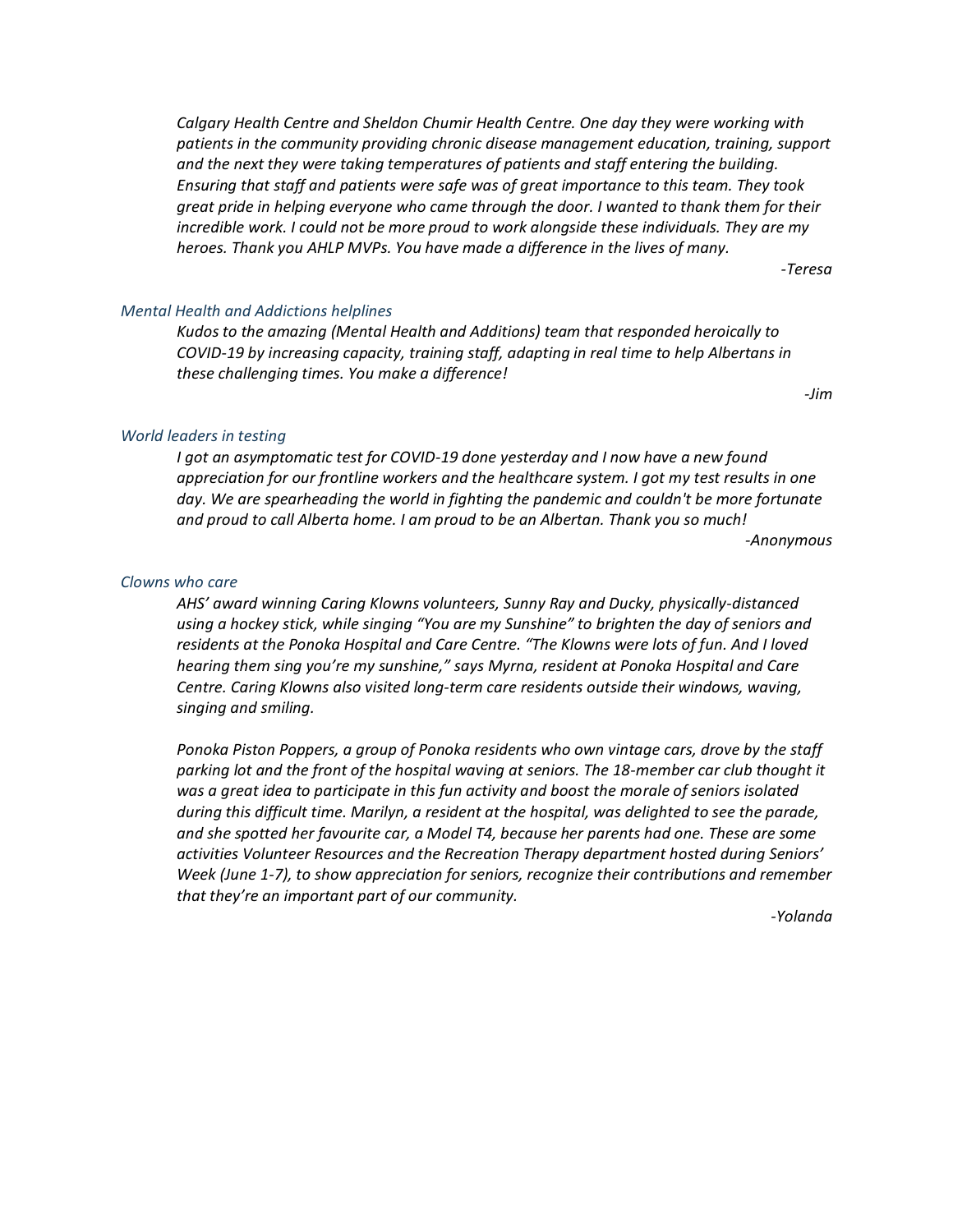